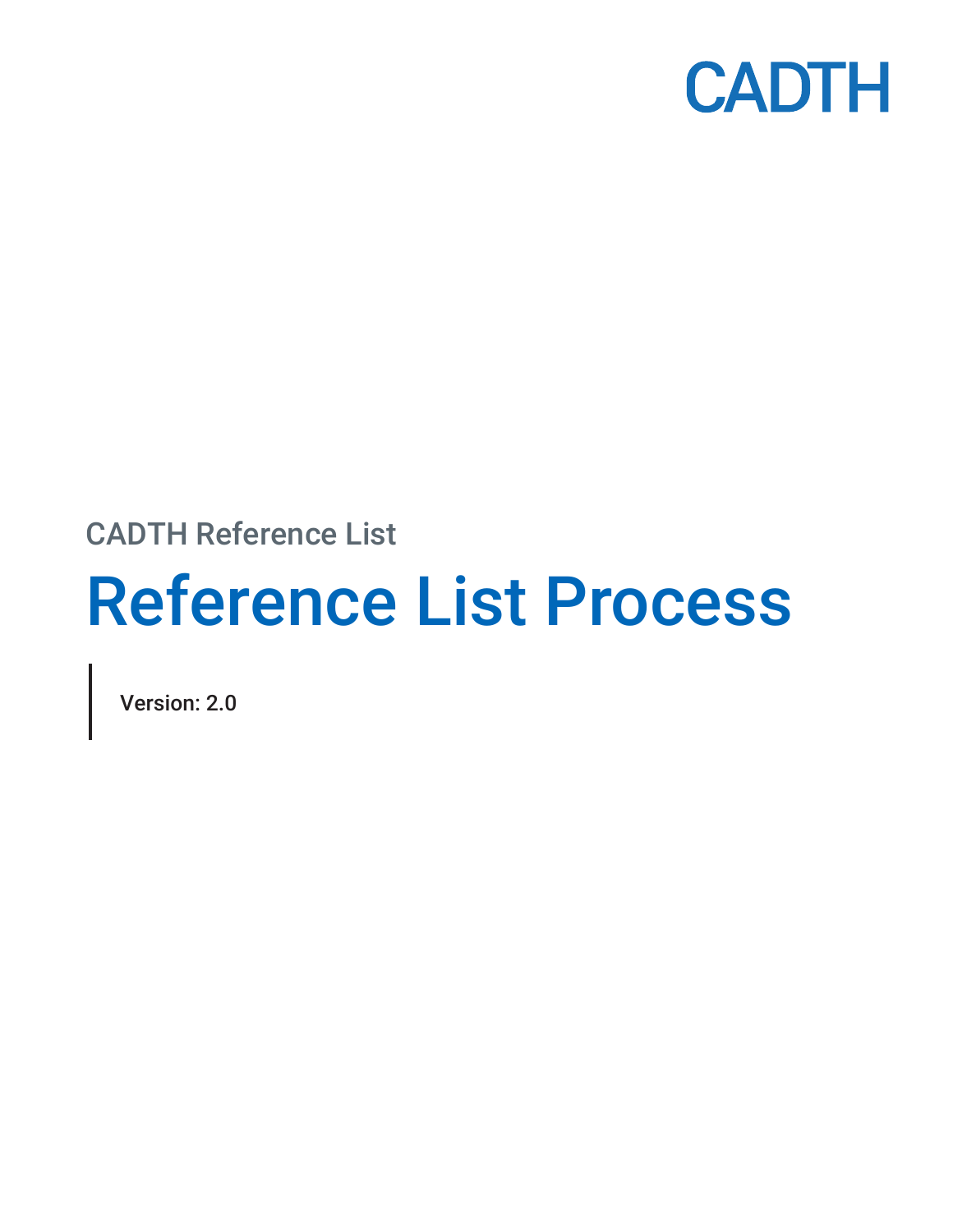

## **Table of Contents**

| 1.1              |  |
|------------------|--|
|                  |  |
| 1.3 <sub>l</sub> |  |
|                  |  |
|                  |  |
|                  |  |
|                  |  |
|                  |  |
|                  |  |
|                  |  |
|                  |  |
|                  |  |
|                  |  |
|                  |  |
|                  |  |
|                  |  |
|                  |  |
|                  |  |
|                  |  |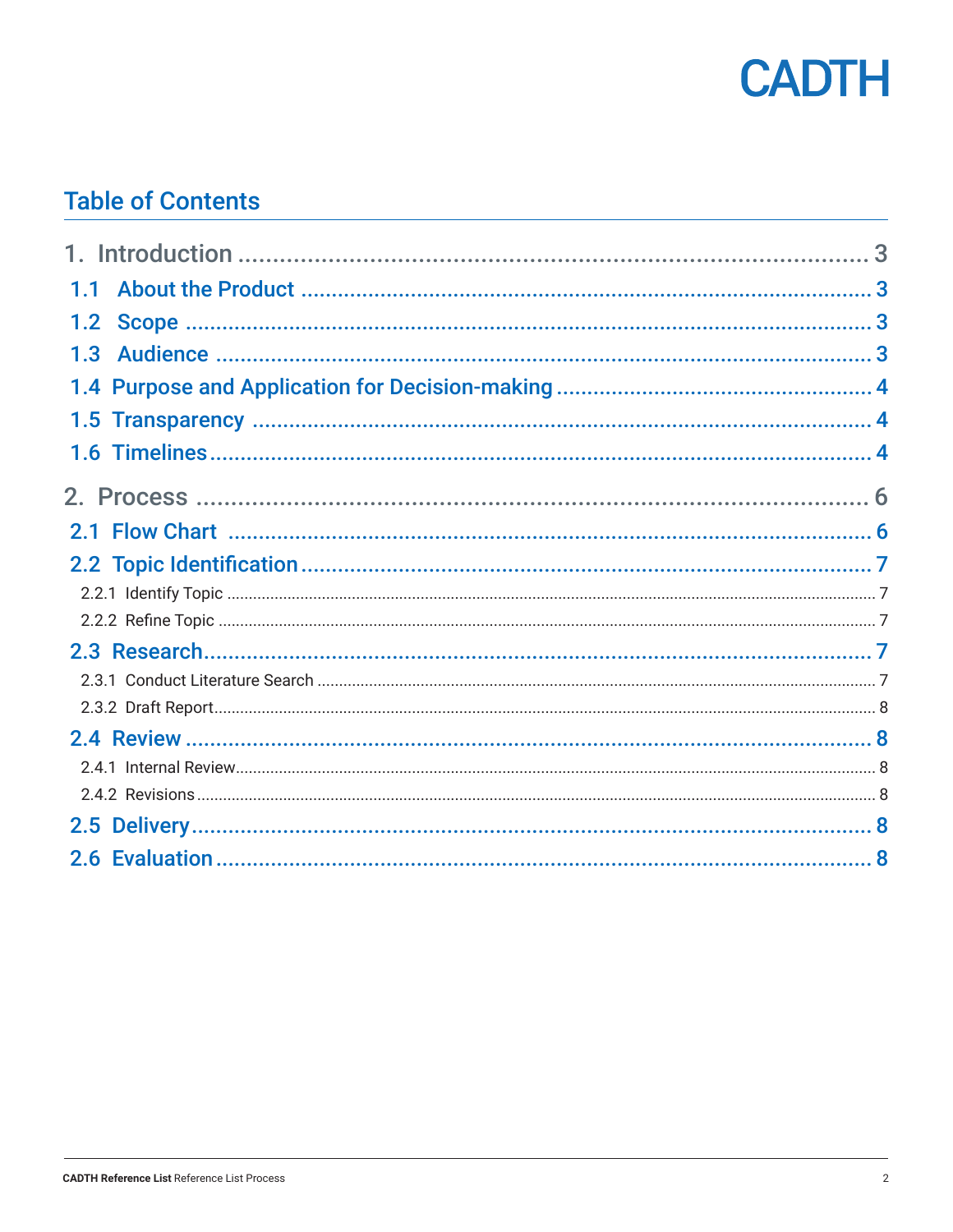## CADIH

### <span id="page-2-0"></span>1. Introduction

The purpose of this document is to outline a standardized process for producing Reference List projects that meet the needs of publicly funded Canadian health care decision-makers.

#### 1.1 About the Product

CADTH's Reference Lists offer Canadian health care decision-makers quick and efficient access to health technology information based on the best available evidence.

#### Reference List

Reference Lists are bibliographies of existing evidence on a specific topic, arranged by the hierarchy of evidence. Evidence is identified by CADTH using all reasonable efforts possible within limited time constraints. Reference Lists provide stakeholders with a list of references that address their research questions, along with links to abstracts and any freely available full-text articles. Study findings are not summarized, and no critical appraisal is conducted on the included references.

#### Reference List: Summary of Abstracts

A Reference List with a Summary of Abstracts provides a bibliography of the existing evidence on a specific topic, arranged by the hierarchy of evidence. However, in addition to providing references, Summary of Abstracts summarize the outcomes and findings that are detailed within the abstracts of the selected studies. Although the abstracts are reviewed, given the short timelines, the full-text articles of the included studies are not read.

#### 1.2 Scope

Topics suitable for Reference Lists include evaluations of medical, surgical, and dental technologies such as:

- drugs
- devices
- diagnostic tests
- medical, surgical, and dental procedures.

Please talk to the [Liaison Office](https://www.cadth.ca/implementation-support-and-liaison-officers)r in your jurisdiction to clarify if a topic is suitable for a Reference List or if it is better suited to another product line offered by CADTH.

#### 1.3 Audience

Decision-makers from participating Canadian publicly funded health care jurisdictions (Quebec does not participate in CADTH's Reference List Service) are eligible to request a Reference List from CADTH. Eligible users include the following stakeholders:

- federal, provincial, and territorial health ministries
- health authorities
- hospitals
- national health care programs and regional health care programs.

Requests are made in confidence, and no identifying information is included when the report is made public on the **CADTH** website.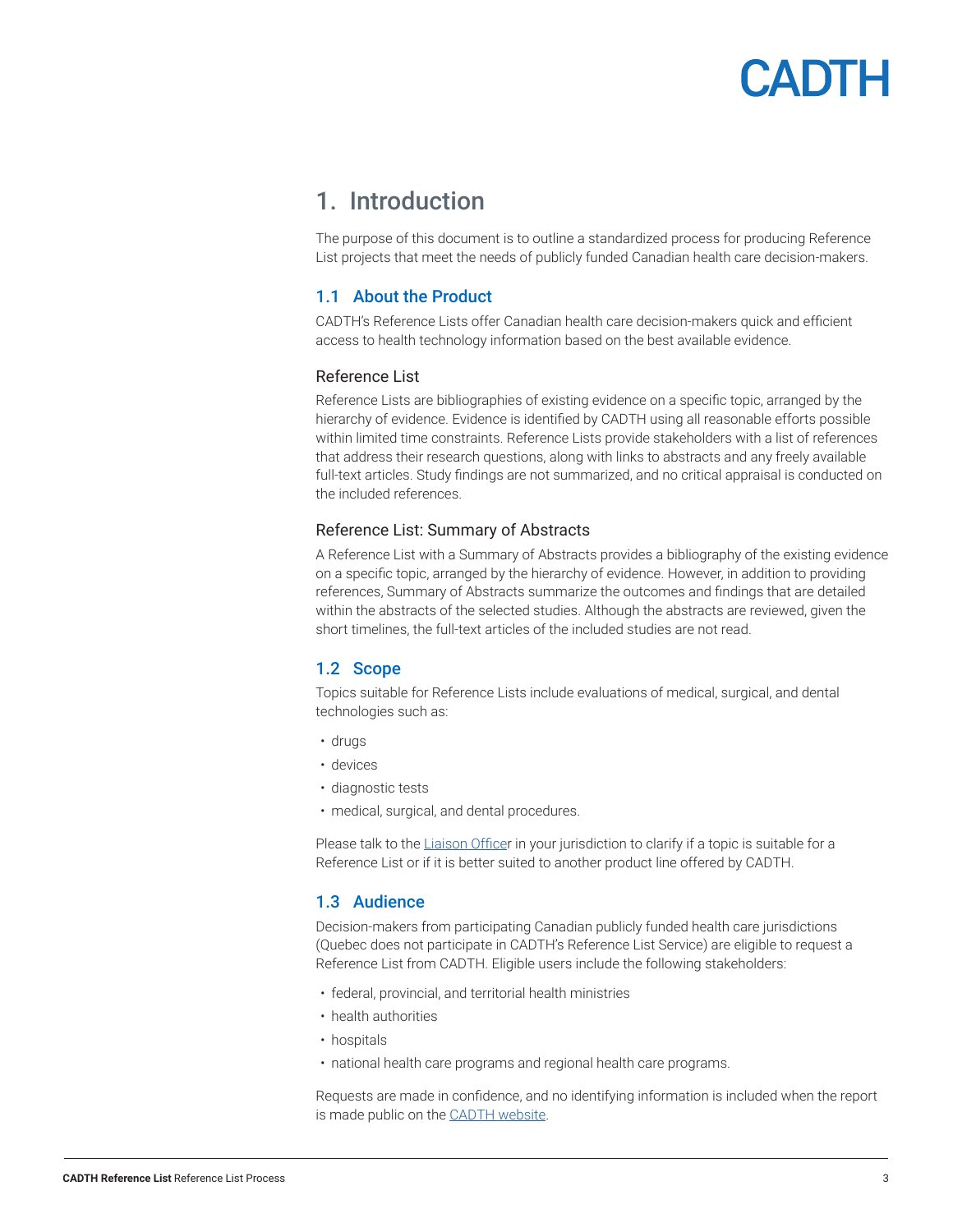

#### <span id="page-3-0"></span>1.4 Purpose and Application for Decision-making

The purpose of Reference Lists and Reference Lists with a Summary of Abstracts is to quickly identify existing, published evidence on a specific topic that may provide helpful background information for health care decisions. Both products are particularly useful for topic-scoping and determining if good evidence-based summaries exist, or if there are gaps in the available evidence.

CADTH does not critically appraise the published reports it references in Reference Lists and Summary of Abstracts. These reports should not be construed as a recommendation for or against the use of a particular health technology, nor are they intended to replace professional medical advice. Readers are also cautioned that a lack of good-quality evidence does not necessarily mean a lack of effectiveness; particularly in the case of new and emerging health technologies for which little information can be found, but which may still, in future, prove to be effective.

#### 1.5 Transparency

CADTH is committed to being as transparent as possible while still meeting the demanding timelines inherent in the Reference List Service. In each report, the research questions, selection criteria, and search methods are documented. Timelines do not allow for external peer review or stakeholder feedback during the production process for Reference Lists and Summary of Abstracts.

The evidence evaluated for possible inclusion in both Reference Lists and Summary of Abstracts is identified by CADTH using all reasonable efforts within time constraints. The following are the main avenues used to identify evidence for these reports:

- Published literature is identified by searching major biomedical bibliographic databases.
- Grey literature (literature that is not commercially published) is identified by searching Canadian and major international health technology assessment agency websites, as well as with a focused internet search.

These reports are made freely available on the [CADTH website](http://www.cadth.ca), although in exceptional circumstances, embargo periods may be considered. All drafts, search strategies, and working documents used to produce these reports are archived for 15 years and may be requested if required, with the exception of copyright-protected documents and information provided in confidence by customers, manufacturers, and other organizations.

#### 1.6 Timelines

Exact timelines will be negotiated between a CADTH representative and the requester at the time of topic refinement.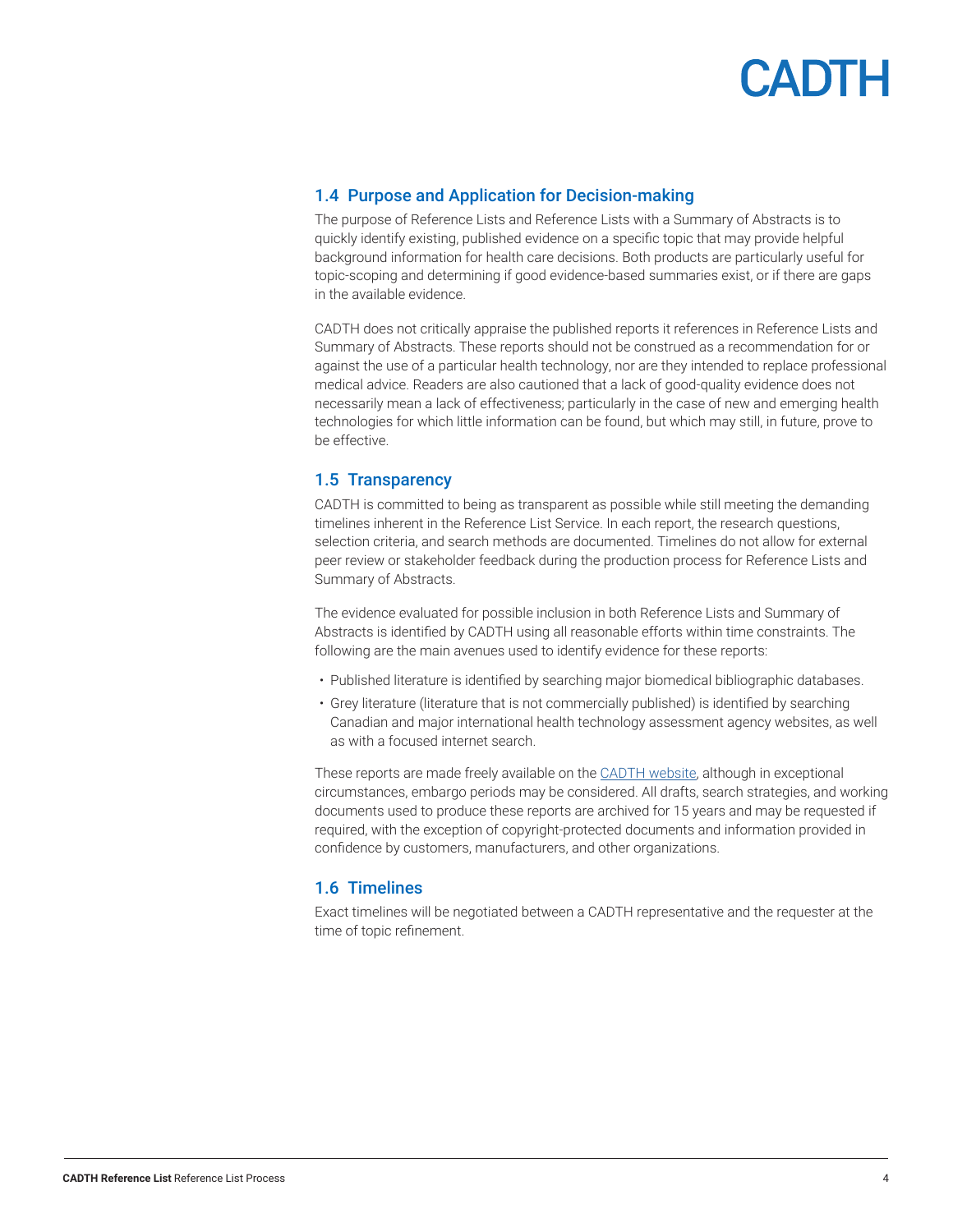## **CADTH**

### Table 1: Timeline for Reference List Process

| <b>Product type</b>         | <b>Deliverables</b> | Approximate turnaround time                          |  |
|-----------------------------|---------------------|------------------------------------------------------|--|
| <b>Reference List</b>       | Customer contacted  | 48 hours from submission of request                  |  |
|                             |                     | (depending on customer's availability)               |  |
|                             | Report finalized    | 5 to 10 business days from point of topic refinement |  |
| Reference List with a       | Customer contacted  | 48 hours from submission of request                  |  |
| <b>Summary of Abstracts</b> |                     | (depending on customer's availability)               |  |
|                             | Report finalized    | 15 business days from point of topic refinement      |  |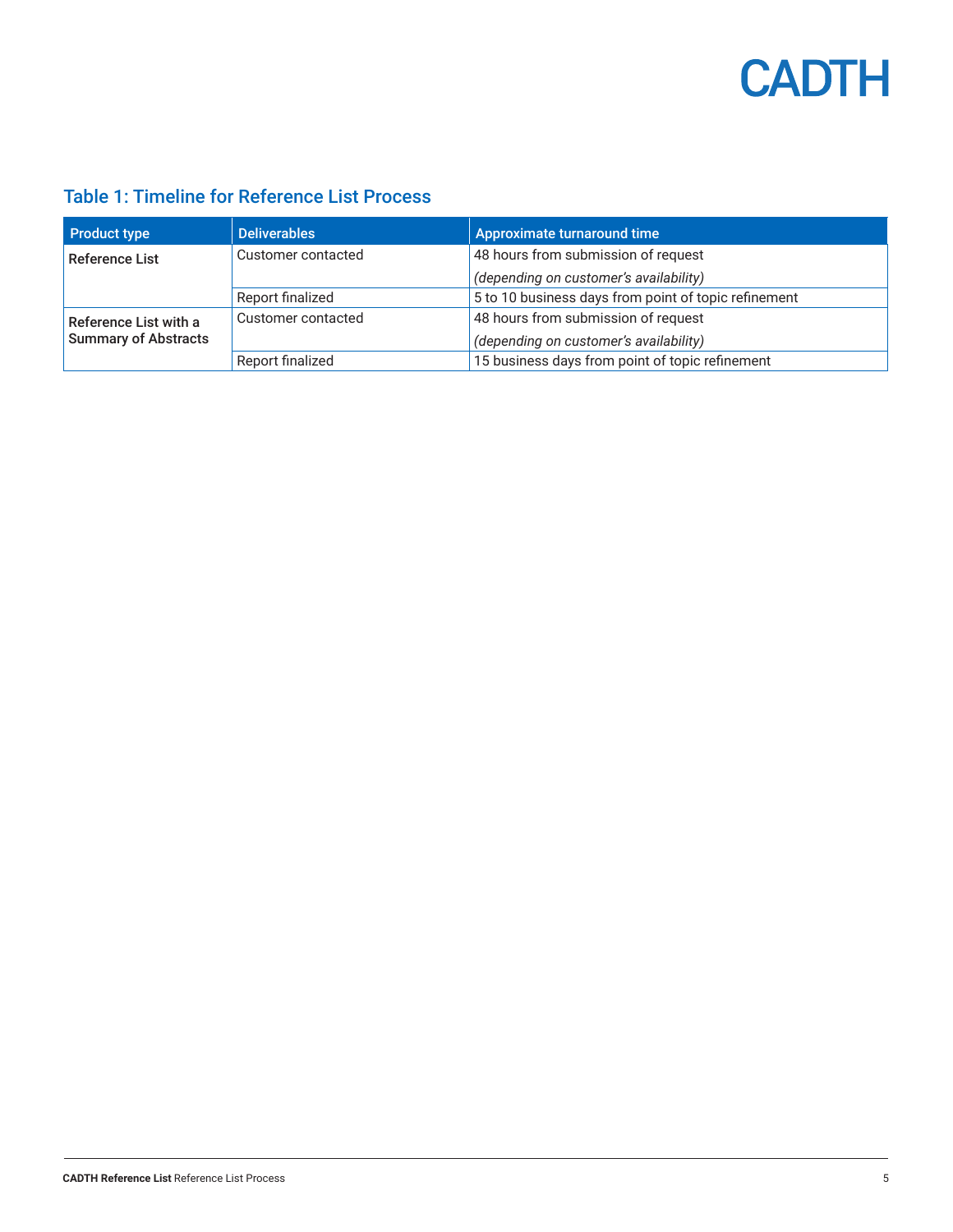

### <span id="page-5-0"></span>2. Process

#### 2.1 Flow Chart

#### Figure 1: Flow Chart of Reference List Process

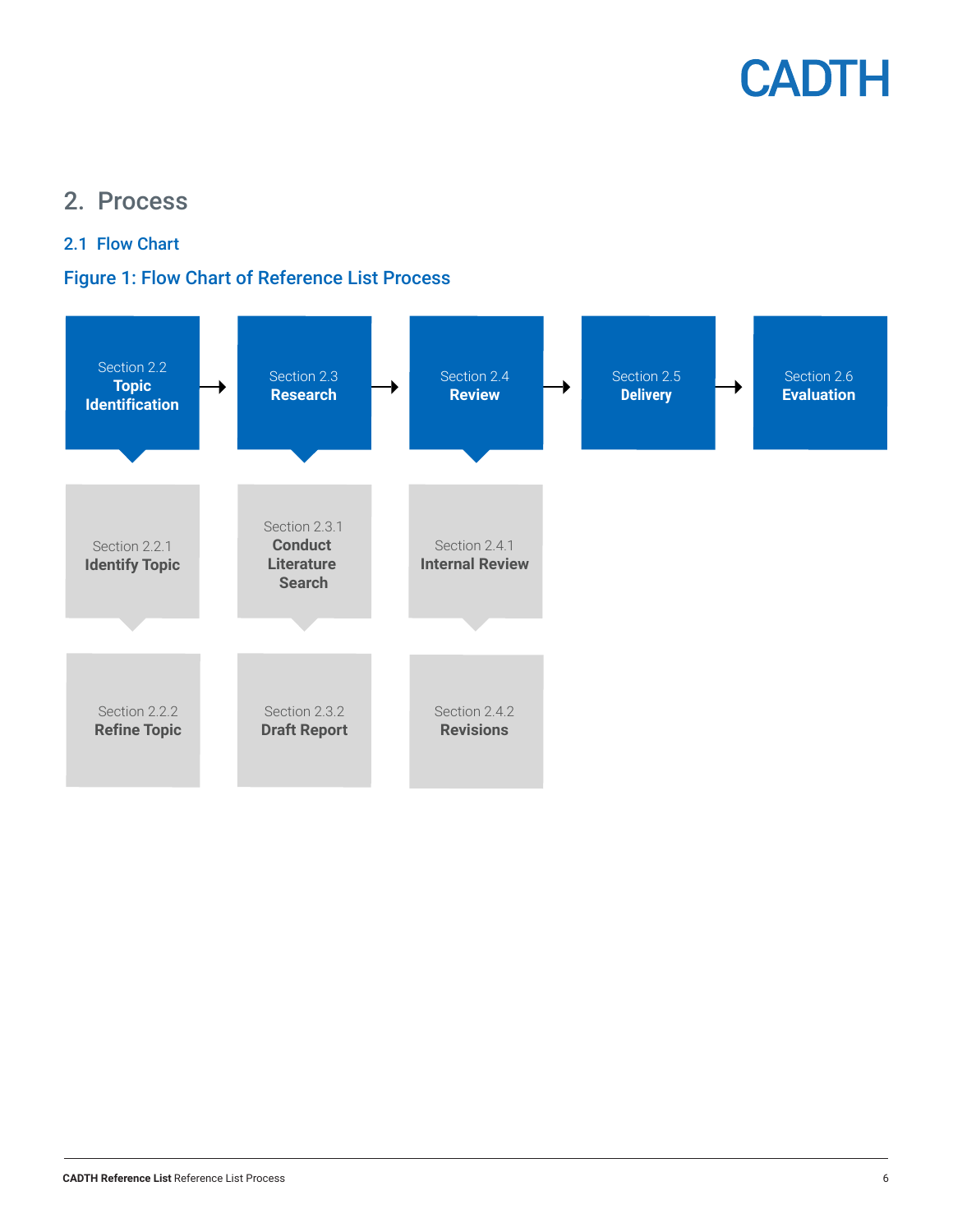## CADTH

#### <span id="page-6-0"></span>2.2 Topic Identification

#### 2.2.1 Identify Topic

Topics for Reference Lists are submitted by decision-makers in Canadian publicly funded health care organizations (see Section 1.3. Audience). Submissions are made by contacting a CADTH [Liaison Officer](https://www.cadth.ca/implementation-support-and-liaison-officers) or by independently [submitting a request](https://www.cadth.ca/submit-request) on the [CADTH website.](https://www.cadth.ca/)

#### 2.2.2 Refine Topic

Depending on the customer's availability, CADTH attempts to contact the requester within 48 hours of receiving the request to obtain additional details to ensure that the request, needs, and research questions are clearly understood. Before starting a project, CADTH confirms the research questions to be addressed, how the information will be used, and when the information is required to support health care and policy decisions most effectively. If the topic is not suitable for a Reference List request (see Section 1.2. Scope), or the topic refiner is able to identify a previously published report that answers the research needs, the request does not proceed.

#### 2.3 Research

#### 2.3.1 Conduct Literature Search

A limited literature search is conducted on key resources, including PubMed, the Cochrane Library, the National Institute for Health Research's Centre for Reviews and Dissemination databases, and Canadian and major international (i.e., UK, US, Australia, New Zealand) health technology assessment agencies. A focused internet search is also conducted. All searches are limited to published English-language articles in the human population. A date range of 5 years is typically applied; however, that range may be modified depending on the amount of recent evidence. Searches may also be limited by study design, including some or all of the following, as negotiated with the customer:

- systematic reviews, meta-analysis, or health technology assessments
- randomized controlled trials
- non-randomized studies
- economic evaluations
- evidence-based guidelines.

An overview of the literature search process is detailed in the Methods section of each individual Reference List.

From the terms used in the literature search, CADTH assigns French and English medical subject headings and keywords to the document metadata to facilitate retrieval in both official languages once the document is posted on the [CADTH website](http://www.cadth.ca).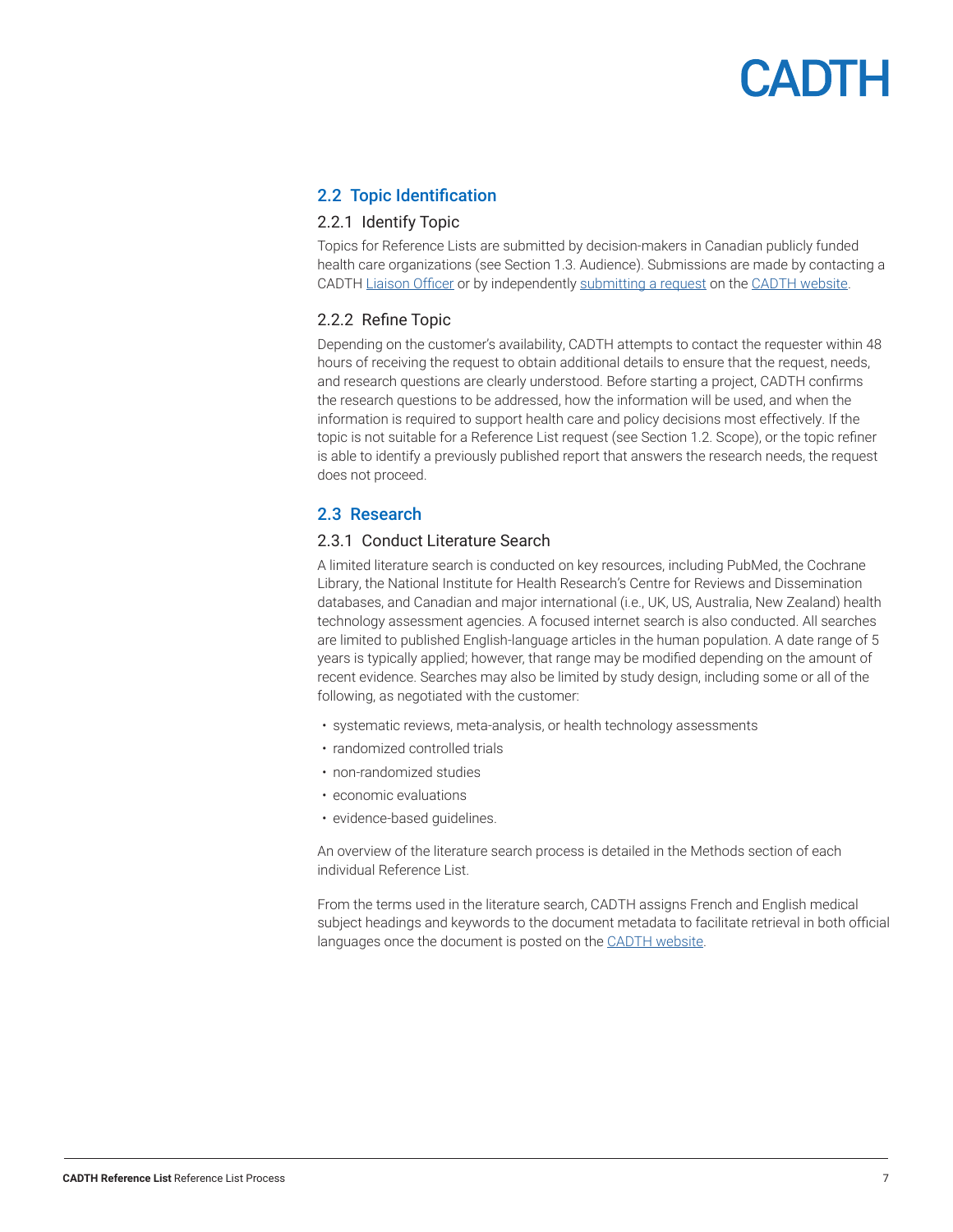## **CADTH**

#### <span id="page-7-0"></span>2.3.2 Draft Report

#### *Reference List*

A single author screens search results based on the selection criteria and study designs agreed on with the customer. The selection criteria used for each report are documented in the Selection Criteria section, and study designs requested are listed in the Methods section of every report. Articles selected for inclusion are reviewed and listed according to study design, in order of quality of evidence, using a standard template. Documents that do not meet the selection criteria but may be of interest are considered for the appendix, along with additional references.

A brief description of the number of studies found that address the research questions is written in both the Results and Key Findings sections.

#### *Reference List With Summary of Abstracts*

For Summary of Abstracts, the author(s) also provide an overall summary of the outcomes and findings of the selected studies, as documented within the abstracts of those studies. Although study abstracts are reviewed, due to short timelines, the full text of each included article is not read.

#### 2.4 Review

#### 2.4.1 Internal Review

#### *Reference List*

Once the report is drafted, it is reviewed internally to ensure that the selected articles address the research question. The reviewer also ensures that the study types requested were searched and properly listed, and that the publication dates match those requested. Comments are sent back to the author to address and revise.

#### *Reference List With Summary of Abstracts*

For reports containing abstract summaries, the summaries are also reviewed to ensure accuracy and to double-check that only listed references are summarized.

#### 2.4.2 Revisions

The author addresses the reviewer's comments and makes appropriate changes and suggested revisions. The references cited in the reports will be verified, as will compliance to copyright guidelines.

#### 2.5 Delivery

The finalized report is sent to the customer and posted to the [CADTH website](http://www.cadth.ca). Occasionally, if the topic is of high impact, knowledge transfer tools are created by the Implementation Support and Knowledge Mobilization team to help disseminate findings.

#### 2.6 Evaluation

The Implementation Support or Liaison Officer for the jurisdiction follows up with the customer to obtain feedback.